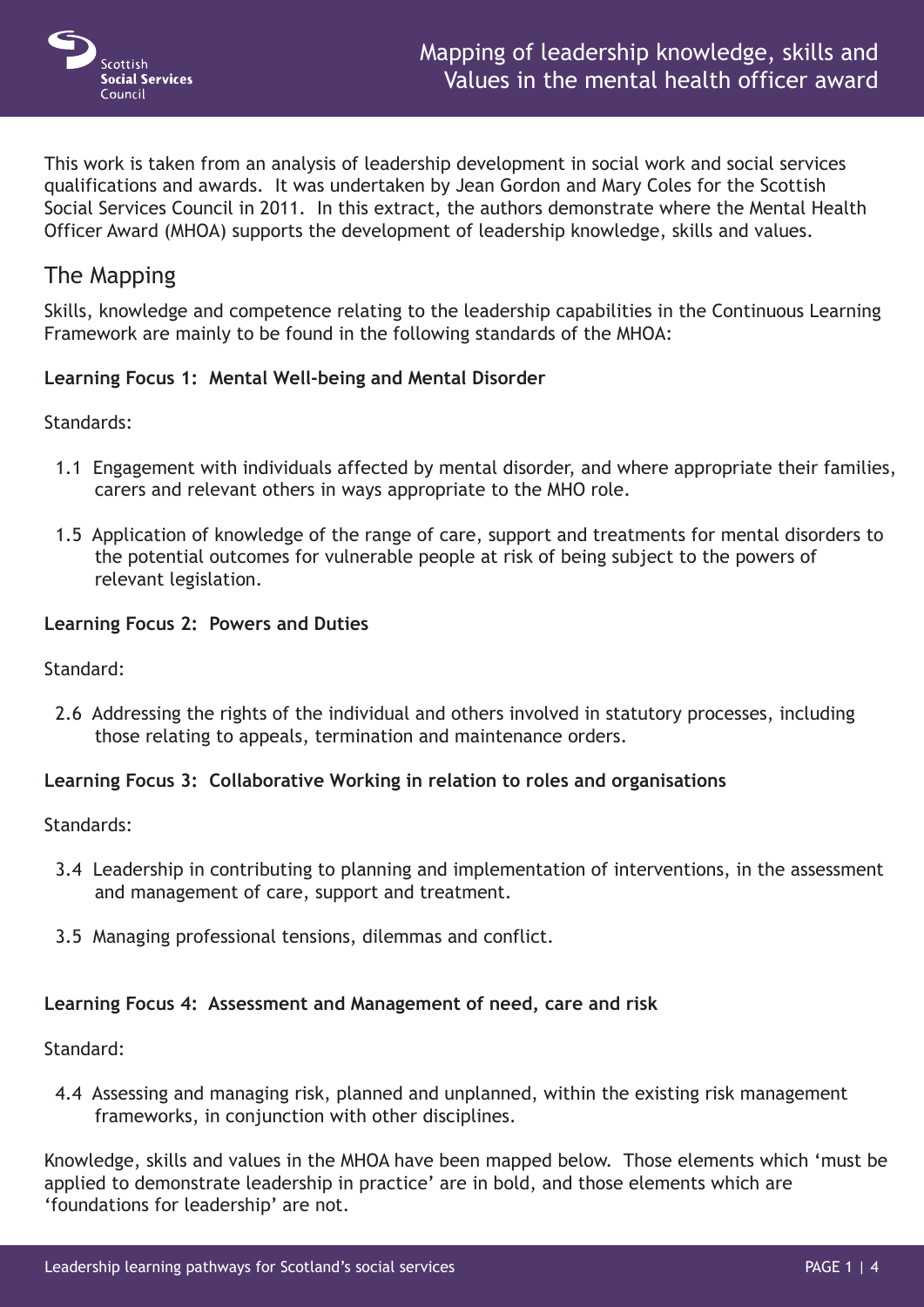

| <b>MHOA Knowledge</b>                                                                                                                                                        | Learning<br><b>Focus</b> |
|------------------------------------------------------------------------------------------------------------------------------------------------------------------------------|--------------------------|
| The significance of mental health and well-being for human growth<br>and development                                                                                         | 1                        |
| The possibilities of improving the mental well-being of vulnerable people<br>affected by mental disorders, including applicable research evidence                            | 1                        |
| The rights, of individuals, families and carers involved in statutory processes,<br>including those of appeals, termination and maintenance orders                           | $\overline{2}$           |
| Current national and local policy surrounding MHO practice and its influence<br>on the MHO role and relevant mental health service provision, including<br>relevant research | $\overline{2}$           |
| Relevant research and reports which focus on collaborative practice<br>issues and development in the specialist context                                                      | 3                        |
| Key agencies and services who will be involved in collaborative processes of<br>assessment and management of risk                                                            | $\overline{3}$           |
| The range of factors, perspectives and frameworks that impinge on<br>assessment and increase or reduce levels of risk                                                        | 4                        |
| Local and national policy in relation to integrated assessment and<br>management of care and risk                                                                            | 4                        |
| Multi-disciplinary approaches to risk assessment and management                                                                                                              | 4                        |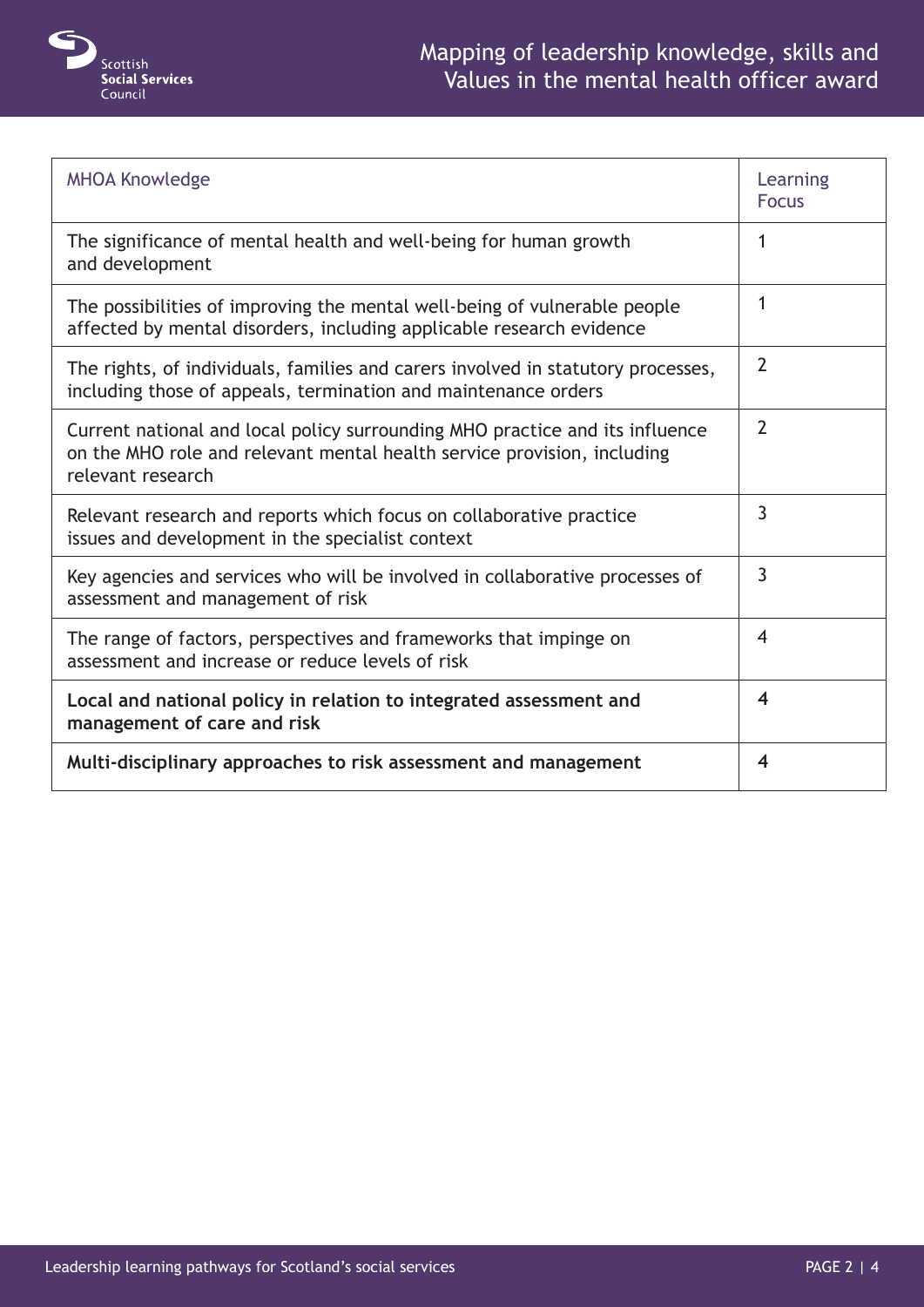

| <b>MHOA Skills</b>                                                                                                                                                                                                   | Learning<br><b>Focus</b> |
|----------------------------------------------------------------------------------------------------------------------------------------------------------------------------------------------------------------------|--------------------------|
| Apply knowledge and understanding of mental disorder to construct,<br>comment upon and challenge reports and applications                                                                                            | 1                        |
| Apply knowledge of care support and treatment and alternative<br>perspectives in discussing and challenging views within a<br>multi-disciplinary team                                                                | $\mathbf{1}$             |
| Consider, give or withhold consent and make applications to legal systems<br>and hearings based on professional and legally justifiable assessments                                                                  | $\overline{2}$           |
| Present a coherent set of arguments as before a legal hearing, reflecting<br>the needs of the service user, demonstrating an understanding of real<br>and meaningful alternatives to hospital care where appropriate | $\overline{2}$           |
| Lead evidence from witnesses and cross examine witnesses in a tribunal                                                                                                                                               | $\overline{2}$           |
| Communicate to anyone, potentially subject to the powers of the relevant<br>legislation, their rights and the availability of legal support and advocacy                                                             | $\overline{2}$           |
| Network and practice collaboratively in relation to roles and organisations<br>including those skills relating to: (ii) negotiation (v)coordination in<br>relation to interprofessional leadership                   | $\overline{3}$           |
| Work effectively with differing leadership and management cultures<br>and systems                                                                                                                                    | $\overline{3}$           |
| Weigh information gathered in relation to individual factors including risk,<br>to present assessments verbally and in written format as required for legal<br>and agency procedures                                 | $\overline{\mathbf{4}}$  |
| Develop plans to manage care and risk; and implement monitor and<br>review these plans in accordance with national and local guidelines                                                                              | 4                        |